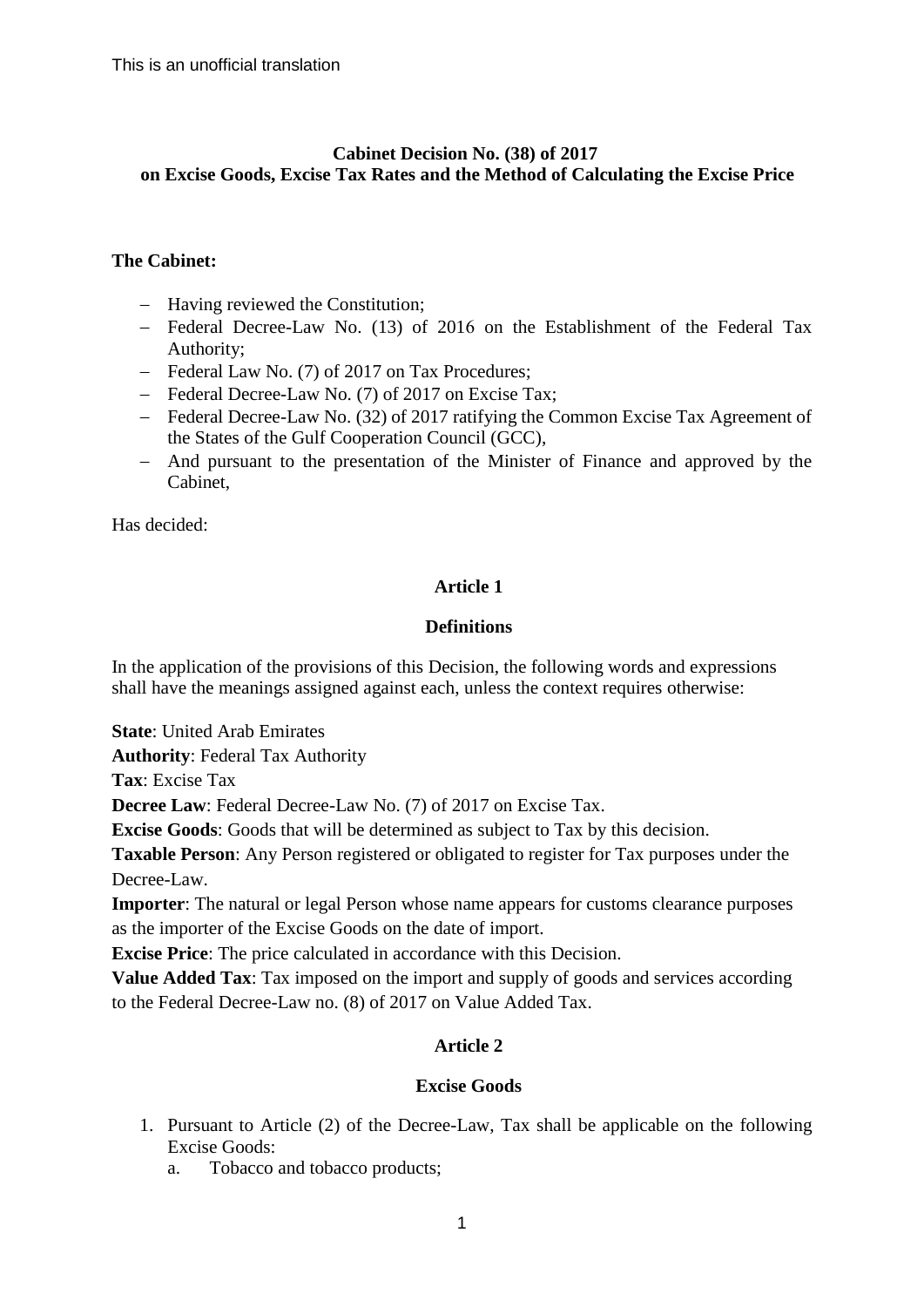- b. Carbonated drinks;
- c. Energy drinks.

## **Article 3**

#### **Tobacco and tobacco products**

For the purposes of Article (2) of this Decision, tobacco and tobacco products shall include all items listed within Schedule 24 of the GCC Common Customs Tariff that are imported, cultivated or produced in the State.

### **Article 4**

## **Carbonated drinks**

- 1. For the purposes of Article (2) of this Decision, carbonated drinks shall mean all of the following:
	- a. any aerated beverage except unflavoured aerated water;
	- b. any concentrates, powder, gel, or extracts intended to be made into an aerated beverage.
- 2. For the purposes of this Article, Carbonated drinks shall not include any beverage containing alcohol, even if the product is otherwise considered an aerated beverage.
- 3. Where a product specified under Paragraph (b) of Clause (1) of this Article has previously been subject to Tax in the State, the aerated beverage produced by combining that product with an aerating agent at the selling place by a non-Taxable Person shall not be considered an Excise Good for the purposes of the Decree-Law and no further Tax shall be due on it, moreover, the Tax paid on the product specified under Paragraph (b) of Clause (1) of this Article cannot be considered as Deductible Tax according to Article (16) of the Decree-Law.
- 4. Any product which meets the definition of a carbonated drink pursuant to this Article and also meets the definition of an energy drink pursuant to Article (5) of this Decision shall be classified as an energy drink and Tax shall be due on that product at the rate applicable to energy drinks.

### **Article 5**

### **Energy drinks**

- 1. For the purposes of Article (2) of this Decision, energy drinks shall mean all of the following:
	- a. any beverages marketed or sold as an energy drink that may contain stimulant substances that provide mental and physical stimulation, which includes without limitation caffeine, taurine, ginseng and guarana. This also includes any substance that has an identical or similar effect as the aforementioned substances;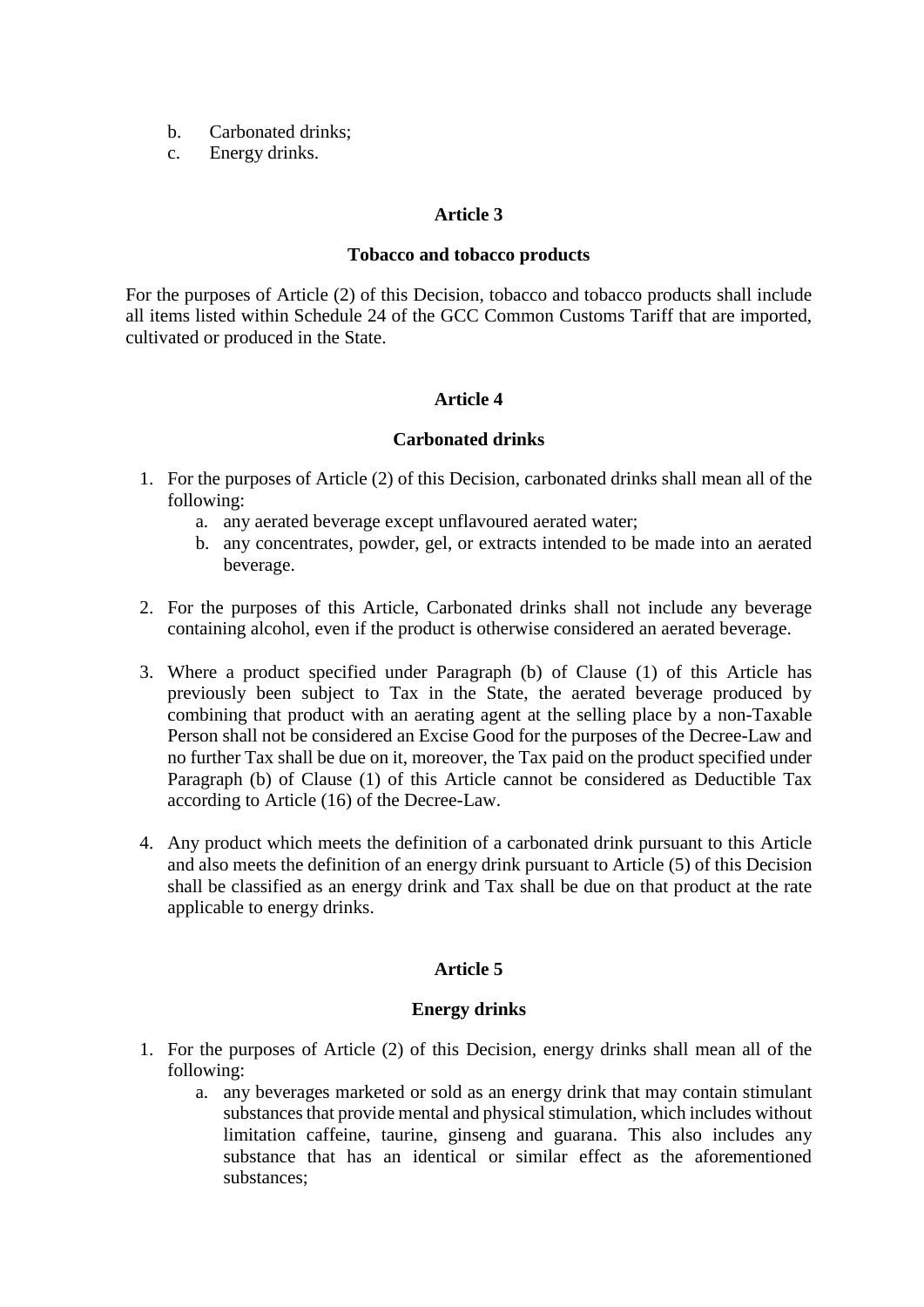- b. any concentrates, powder, gel or extracts intended to be made into an energy drink.
- 2. For the purposes of this Article, Energy drinks shall not include any beverage containing alcohol, even if the product is otherwise considered an aerated beverage.
- 3. Where a product specified under Paragraph (b) of Clause (1) of this Article has previously been subject to Tax in the State, the energy drink produced from mixing this product with other products at the selling place by a non-Taxable Person shall not be considered as an Excise Good for the purposes of the Decree-Law and no further Tax shall be due, moreover the Tax paid on the product specified under Paragraph (b) of Clause (1) cannot be considered as Deductible Tax according to Article (16) of the Decree-Law.

### **Article 6**

#### **Tax Rates**

Pursuant to Article (3) of the Decree-Law, Tax shall be imposed on the Excise Goods stated in Article (2) of this Decision at the following rates:

| <b>Excise Good</b>                  | Rate  |
|-------------------------------------|-------|
| <b>Tobacco and tobacco products</b> | 100\% |
| <b>Carbonated drinks</b>            | 50%   |
| <b>Energy drinks</b>                | 100%  |

### **Article 7**

#### **Excise Price**

- 1. Pursuant to Article (3) of the Decree-Law, the Excise Price shall be the higher of the following two prices:
	- a. the price published by the Authority for the Excise Good in a standard price list that it issues, if available.
	- b. the designated retail sales price for the Excise Good, less the Tax included therein.
- 2. In order to deduct the value of Tax included within the designated retail sales price, the following calculations should be used:
	- a. For Excise Goods taxable at a rate of (50%) of the Excise Price, the Excise Price shall be equivalent to two thirds of its designated retail sales price.
	- b. For Excise Goods taxable at a rate of (100%) of the Excise Price, the Excise Price shall be equivalent to half of its designated retail sales price.
- 3. As an exception to the provision of paragraph (b) of Clause (1) of this Article, the Excise Price of carbonated drinks specified in paragraph (b) of Clause (1) of Article (4) of this Decision shall be calculated in accordance with the mechanism specified by the Minister of Finance.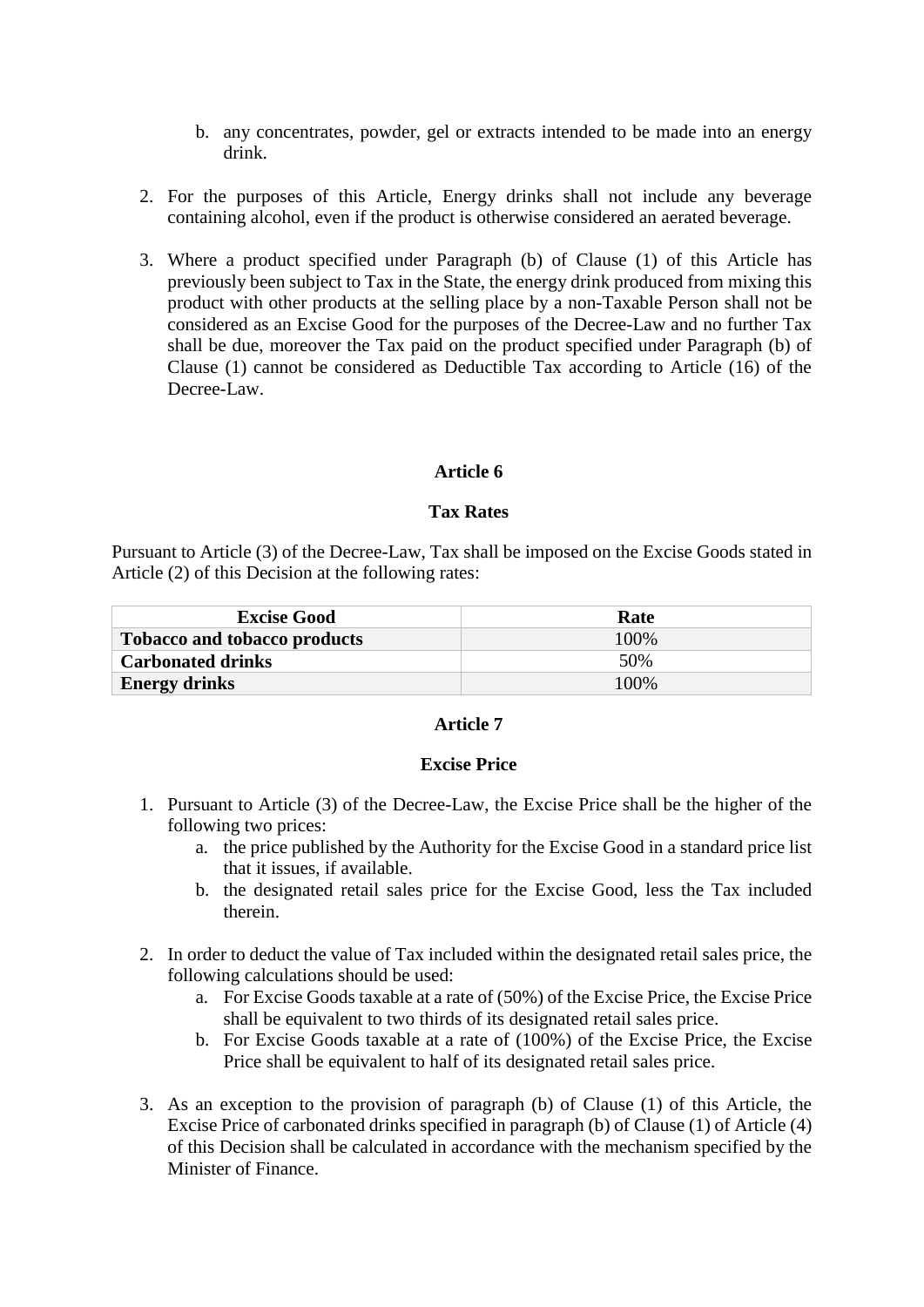## **Article 8**

# **Designated Retail Sales Price**

- 1. For the purposes of Article (7) of this Decision, the designated retail sales price shall be the higher of:
	- a. the recommended selling price of the Excise Good in the course of its retail sale identified, declared and affixed to the goods by the Importer or Producer. "The recommended selling price of the Excise Good in the course of its retail sale" shall mean the price achieved when the Excise Good is sold for retail purposes and directly to the consumer, this does not include the cases where the price is increased as a result of selling the Excise Good in a hotel, restaurant or similar establishment for the purpose of consumption on the premises.
	- b. the average retail selling price of the goods in the market.
- 2. For the purposes of paragraph (b) of Clause (1) of this Article, the average retail selling price of the goods in the market shall be calculated by the Taxable Person as follows:
	- a. Identify the different retail selling prices of the Excise Good with reference to the previous twelve calendar months;
	- b. Deduct the value of Tax included within that retail selling price in accordance with Clause (2) of Article (7) of this Decision or, where the retail selling price relates to a period prior to the introduction of the Tax, use the full value of the retail selling price in the market;
	- c. Calculate the total amount of Excise Goods sold at each retail selling price in the market to determine a total market revenue for the twelve month period;
	- d. Divide the total market revenue by the total amount of Excise Goods sold during the twelve months period;
	- e. Multiply the figure at paragraph (d) by the Tax rate applicable to the Excise Goods to arrive at the notional Due Tax on the Excise Good;
	- f. Add the figures resulting from paragraphs (d) and (e) together to arrive at the average retail selling price of the goods in the market.
- 3. The average retail sales price of the goods in the market shall be re-calculated by the Taxable Person at least once in every 6 month period. Where the calculation of the average retail sales price leads to an adjustment in the designated retail sales price as per clause (1) of this article, this adjustment should be applied from the earlier of the Tax Period following the calculation of the average retail sales price, or the Tax Period following the date in which the calculation should have been made.
- 4. In circumstances where the Taxable Person has reasonable grounds for being unable to identify the designated retail selling price as specified in paragraphs (a) and (b) of Clause (1) of this Article, the Taxable Person must notify the Authority within a period not less than (15) calendar days before the tax return submission deadline.
- 5. Where the Authority is satisfied that the Taxable Person is unable to identify the price specified in paragraphs (a) and (b) of Clause (1) of this Article, the Authority may grant